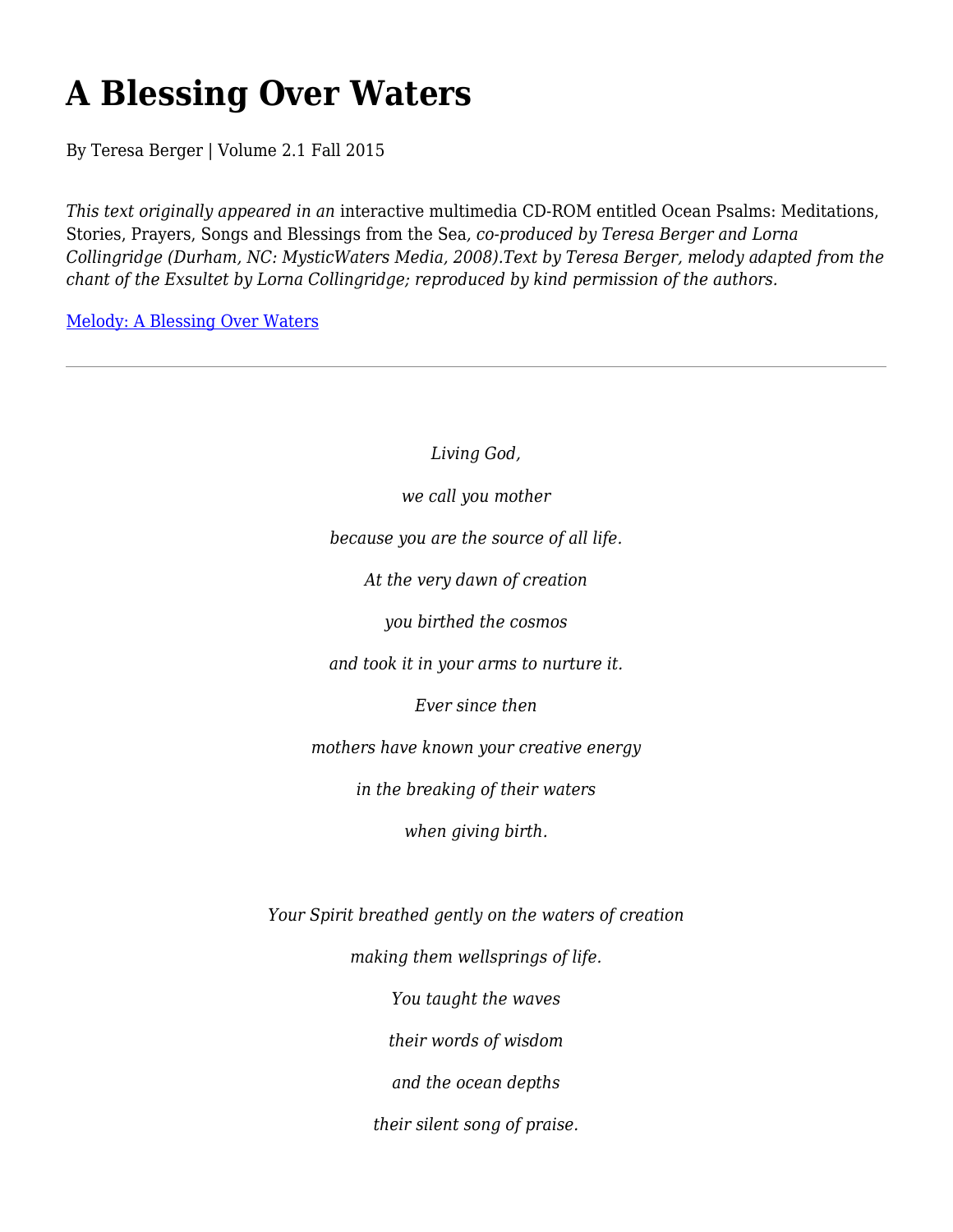*The torrential waters of the great flood became a sign of the waters of redemption as they brought an end to worlds of violence and a new beginning of life. In the rainbow you gave water the color of hope.*

*You showed Hagar a well in the desert to revive her dying child. You inspired Hebrew midwives to save the children of Israel thus preparing a people to walk through the waters of the Red Sea. You moved a Levite woman to hide her son in a basket and entrust him to a river. Miriam sang your praises as you freed her people from slavery and drowned Pharaoh's chariots in the waters of the sea.*

> *Like a mother you carried your people through the desert,*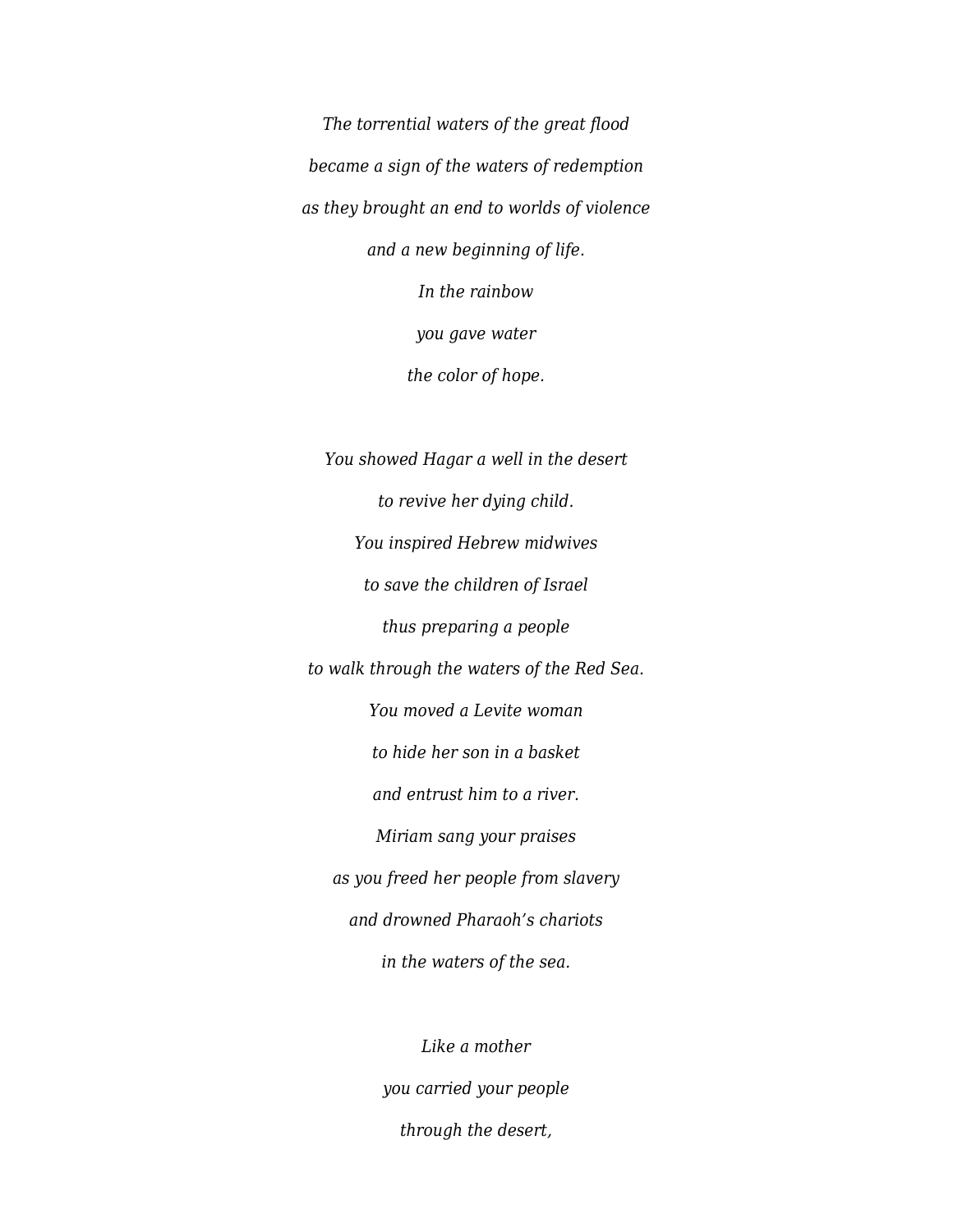*providing water in the wilderness.*

*No wonder your prophets spoke of your grace as morning dew as overflowing torrent as mother's milk.*

*When the time had come, your Word took human form in the water of Mary's womb. Blessed, indeed, the fruit of this womb: Jesus. He was baptized in the waters of the Jordan.*

*At a well, he spoke truth to an outcast woman and promised her living waters. He calmed the storm over the Sea of Galilee and the wind and waves recognized his voice.*

*Dying on a cross, water and blood flowed from his side. In them, you birthed your church.*

*Living God you have made water a symbol of your life ever since the dawn of creation. Let your Spirit breathe gently on these waters*